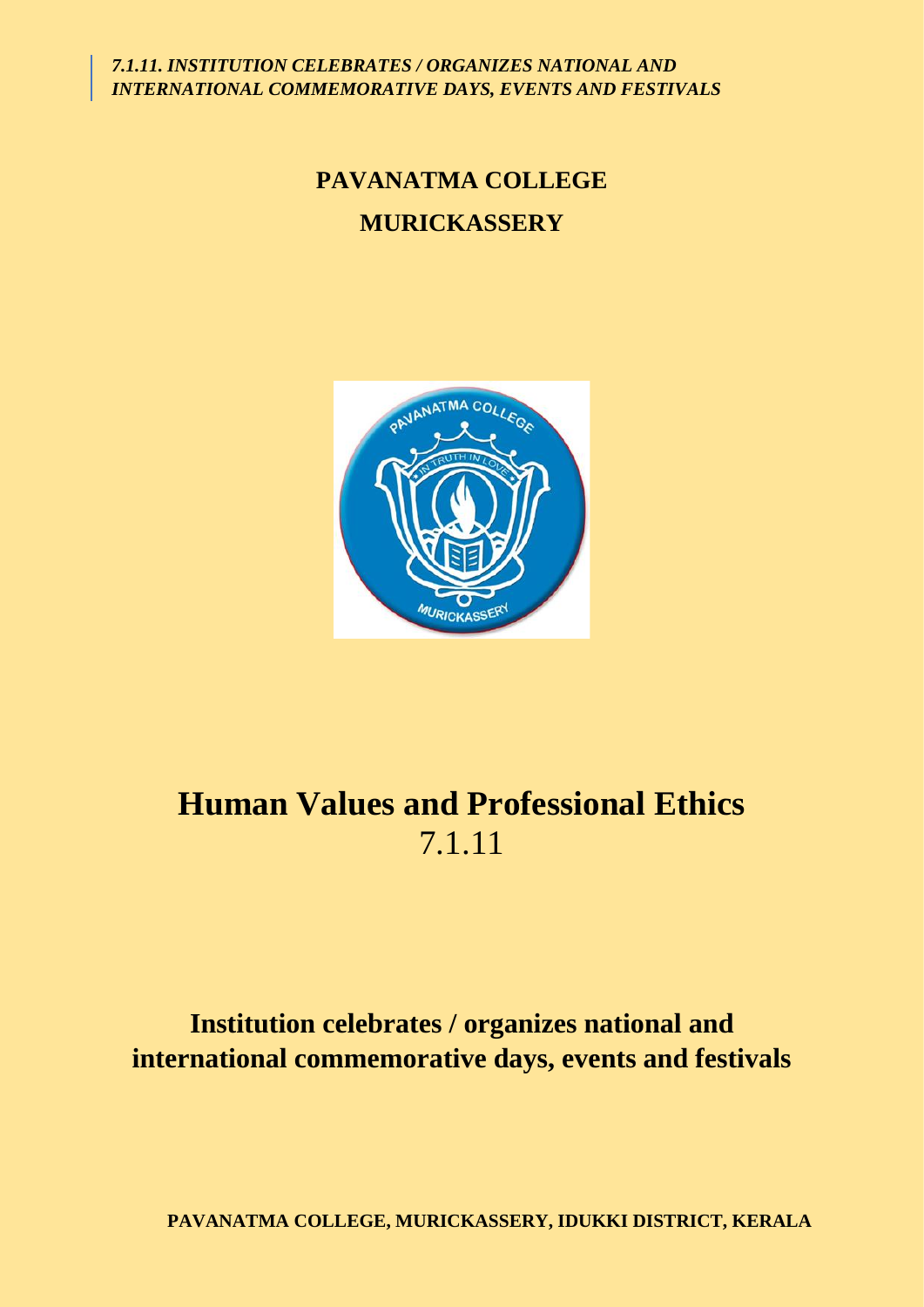### **Institution celebrates / organizes national and international commemorative days, events and festivals**

#### 7.1.11

QlM Institution celebrates / organizes national and international commemorative days, events and festivals

Describe the efforts of the Institution in celebrating /organizing national and international commemorative days, events and festivals during the year within 200 words

Provide we blink to :

- Annual report of the celebrations and commemorative events for the last (During the year)
- Geo tagged photographs of some of the events
- Any other relevant information

#### **RESPONSE**

### NATIONAL AND INTERNATIONAL COMMEMORATIVE DAYS, EVENTS AND FESTIVALS 2020-21

| Sl.No.                  | <b>National and International</b><br>commemorative days, events | Date and<br><b>Duration</b> | Insert the drive link for the                                                                                                                                                            |
|-------------------------|-----------------------------------------------------------------|-----------------------------|------------------------------------------------------------------------------------------------------------------------------------------------------------------------------------------|
|                         | and festivals                                                   | (from-to)                   | photoraphs                                                                                                                                                                               |
|                         | <b>World Environment Day</b>                                    | 05-06-2020                  | Video by DOC, Selfie Contest by<br>Dept. English, Environment Quiz<br>by Dept. of Chemistry, Essay<br>Writing Competition- Dept. of<br>Malayalam, Planting Saplings in the<br>Campus-NSS |
| 2                       | <b>Reading Day</b>                                              | 19-06-2020                  | Webinar & Quiz for Staff-pcm<br>library                                                                                                                                                  |
| $\overline{3}$          | International Yoga Day                                          |                             | 21-06-2020 Demonstration- Dept. Phy. Edn                                                                                                                                                 |
| $\overline{4}$          | World Anti-Drug Day                                             | 26-06-2020                  | Anti-narcotic Cell -E postermaking                                                                                                                                                       |
| $\overline{\mathbf{5}}$ | Doctors' Day                                                    | $01-07-2020$                | Webinar-B.Voc                                                                                                                                                                            |
| 6                       | <b>World Population Day</b>                                     | $11 - 07 - 2020$            | Dept. Economics                                                                                                                                                                          |

#### **PAVANATMA COLLEGE, MURICKASSERY, IDUKKI DISTRICT, KERALA**